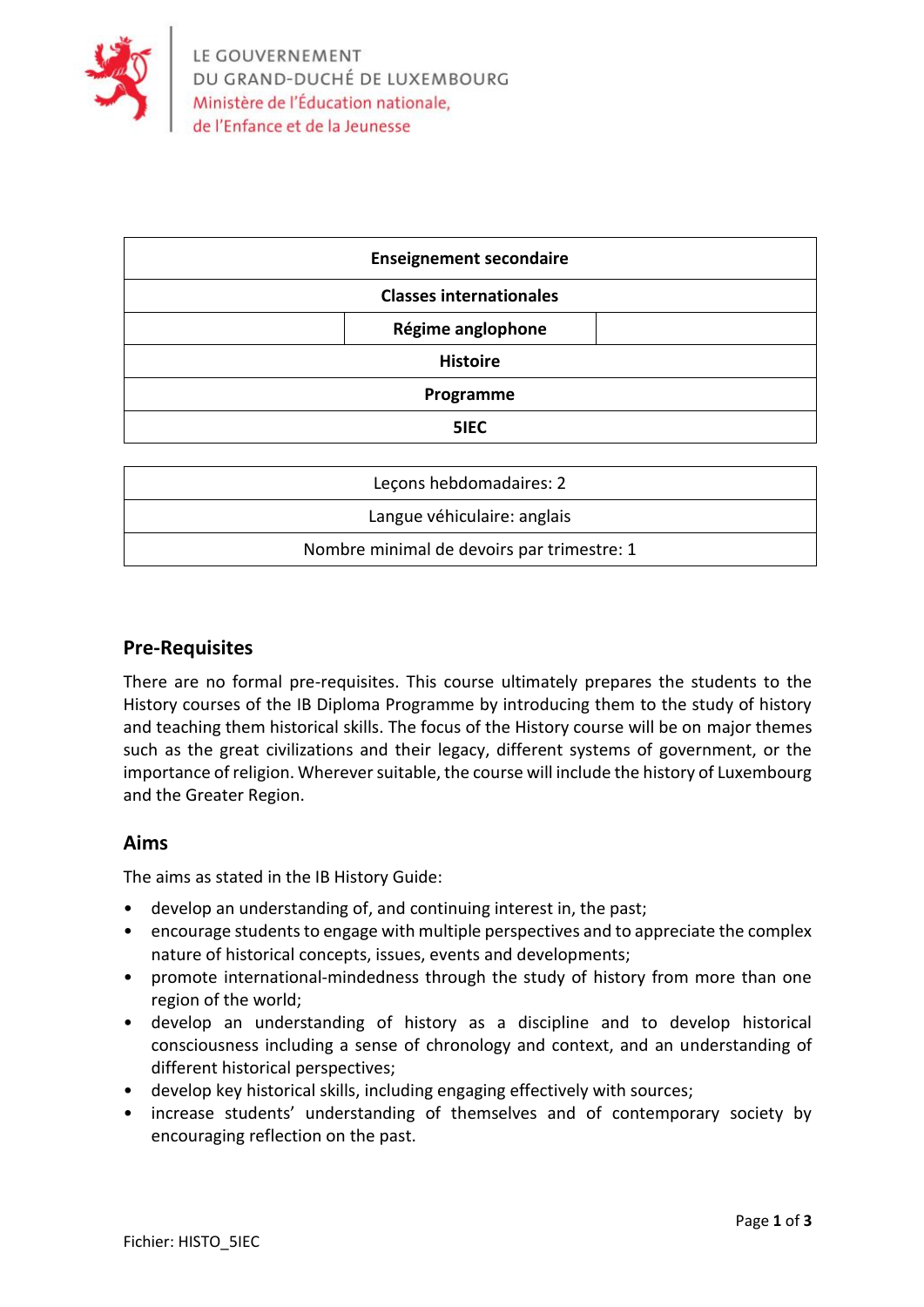

LE GOUVERNEMENT<br>DU GRAND-DUCHÉ DE LUXEMBOURG<br>Ministère de l'Éducation nationale,

# **Course components**

## **The Age of Reformation**

The role and influence of the Catholic Church and the resulting Protestant Reformation will be a topic of this unit. Students will briefly analyse how grievances within the Catholic Church led to the challenging of the Pope's authority and how the Reformation, initiated by Martin Luther's 95 Theses, resulted in religious divisions in Europe.

## **The Age of Enlightenment and Revolution**

This unit examines the evolution of government from Absolutism to the role of Parliament in the British Monarchy and the ensuing thoughts and ideas of Enlightenment Thinkers and Philosophers. Students will have a chance to debate the questions of what makes a great ruler and discover various forms of government. They will further study the effects of Enlightenment and analyse the factors that shape revolutionary change in government, ideology and technology Revolutionary change brought Human and Civil Rights, but in some cases, it led to the outbreak of violence and terror, as demonstrated by the French Revolution.

The examples used will be the American and the French Revolutions. Students will explore the concept of "human rights" that was shaped by both revolutions. They furthermore will explore the influence of these revolutions on the future developments in Europe and in Latin America.

The biography of Napoleon is an example of how individuals shape politics and history. Students analyse how the events in Europe affected Luxembourg and led to the creation of an independent Luxembourgish state.

### **Industrialisation**

This unit will clarify the interdependence of political, social and economic developments in the industrial age. Students will connect the different components of the history course and will be introduced to the concept of innovation and interdependence.

The industrial age began in England with the mechanisation of the textile industry and the development of the steam engine. More innovations followed. Coal is used as major energy source. During the 19<sup>th</sup> century iron was used as primary material. Luxembourg will be at the centre of the unit, ass the country evolved from a backwardly agrarian country to a major steel producing country. The importance of immigrant labour will be highlighted as well.

Labour Unions and political parties were created across Europe as a result of the industrialisation. They fought to improve the working and living conditions of the workers. Students will study the different economic and political ideas such as liberalism, socialism and communism and connect them to existing political parties in Luxembourg and Europe.